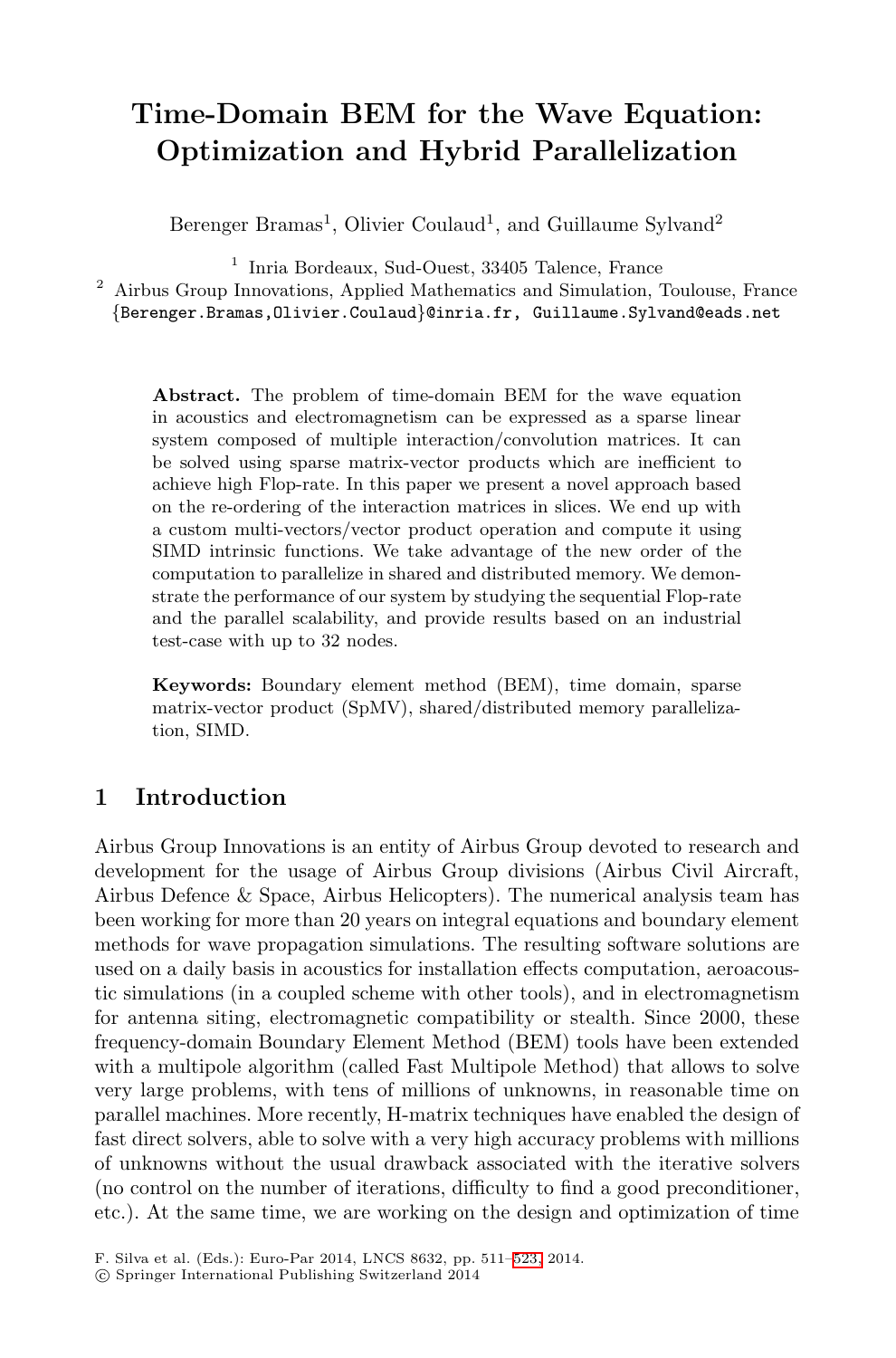domain BEM (TD-BEM) that al[low](#page-12-1)s to obtain with only one calculation the equivalent results of many frequency-domain computations. In this paper, we do not focus on the mathematical formulation of this TD-BEM (based on [2]), but rather on the parallel implementation of the algorithm.

In [3], the authors have implemented a TD-BEM application and their formulation is similar to the one we use. They show results up to 48 CPU and rely on sparse matrix-vector product without giving details on the performance. In [4], the author uses either multi-GPU or multi-CPU parallelization and accelerates the TD-BEM by splitting near field and far field. In [6], they give an overview of an accelerated TD-BEM using Fast Multipole Method. The paper does not contain any information on the sequential performance or even the parallelization [wh](#page-12-2)ich makes it difficult to compare to our work.

The optimization of the Sparse Matrix-Vector product (SpMV) operator has been widely studied because this is an essential operation in many scientific applications. Our work is not an optimization or an improvement for the general SpMV because we use a custom operator that matches our needs. Nevertheless, the optimizations of our implementation have been inspired by the historical work on SpMV which are the reordering of rows/columns, the management of the memory accesses, the blocking of the contiguous data or the data reuse, see  $[7], [8], [10], [9], [11], [12]$ . The performanc[e i](#page-1-0)s limited by the memory access pattern, the memory bandwidth and the inst[ruc](#page-3-0)tion pipelining. It achieves 20% of the peak performance on common X86 architecture.

<span id="page-1-0"></span>This paper addresses two major problems of the TD[-B](#page-7-0)EM solver. First, we [by-](#page-7-1)pass the low performance of SpMV by reordering the computation and by using a custom multi-vectors/vector product. Second, based on this new ordering we propose novel parallelization strategies for shared and distributed memory platforms.

The rest of the paper is organized as follows. Section 2 provides background and mathematical formulation of the problem. Section 3 describes the new organization of computations and [th](#page-11-0)e multi-vectors SIMD operator. Section 4 details the parallelization strategies inherited from the new computational order. Finally, in Section 5 we provide an experimental performance evaluation of our multi-vectors/vector operator and of the different parallelization strategies.

# **2 Formulation**

Our formulation has been originally defined in [2] but in order to keep this paper self-explanatory, we introduce the relevant aspects of the TD-BEM. An incident wave w with a velocity c and a wavelength  $\lambda$  is emitted on a boundary  $\Omega$ . This surface  $\Omega$  is discretized by N unknowns. The problem is also discretized in time with a step  $\Delta t$  and a finite number of iterations driven by the frequency study. In fact, increasing the number of time steps improves the results towards the bottom of the frequency range considered. At iteration time  $t_n = n\Delta t$ , the vector  $l^n$  contains the illumination of w over the unknowns from one or several emitters. The wave illuminates the location where the unknowns are defined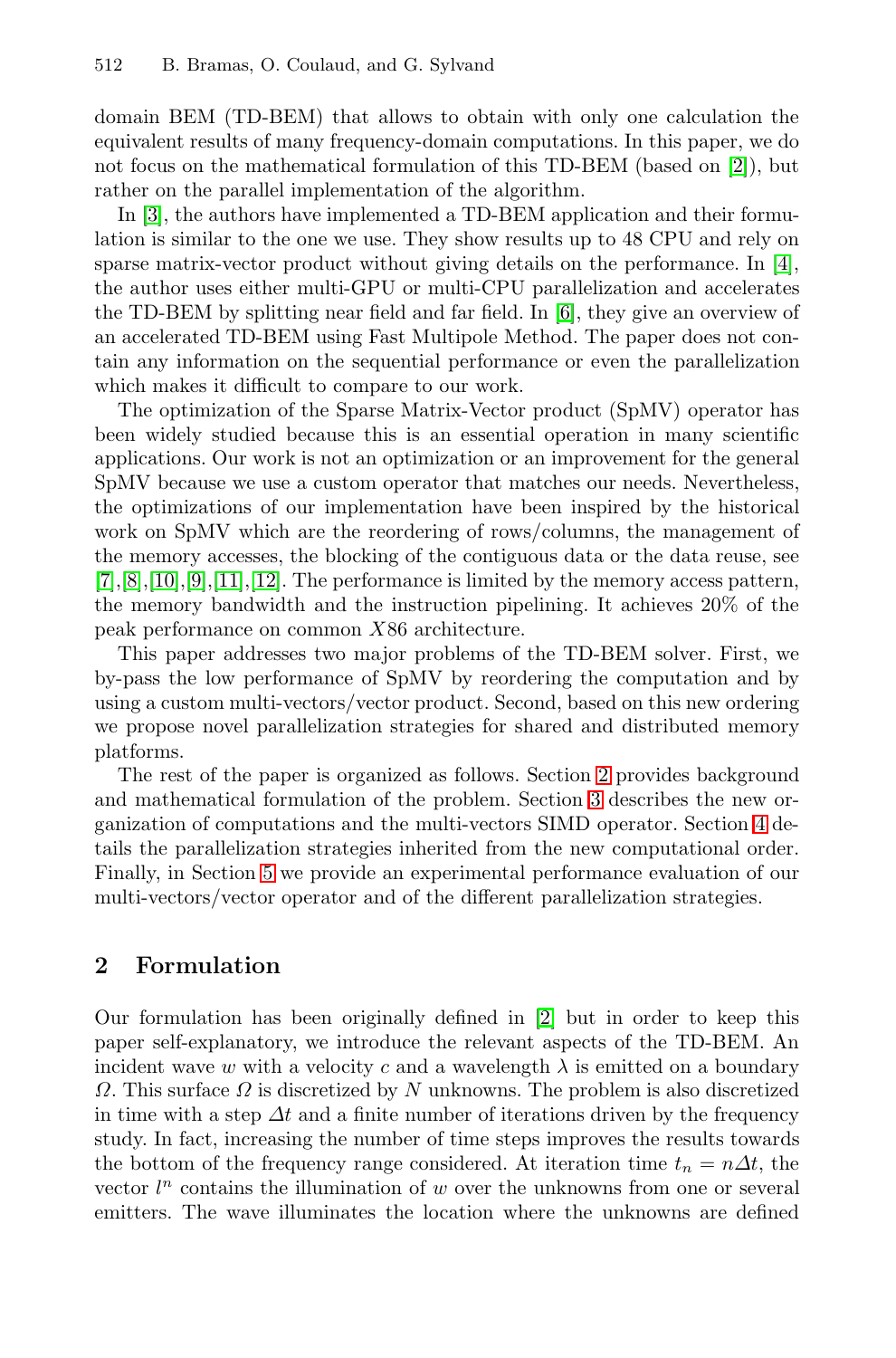<span id="page-2-0"></span>and is reflected by these ones over the mesh. It takes a certain amount of time for the waves from the emitter or an unknown to illuminate some others. This relation is characterized by the interaction/convolution matrices  $M<sup>k</sup>$ . A matrix  $M<sup>k</sup>$  contains the interactions between unknowns that are separated by a distance around  $k.c.\Delta t$  and contains zero for unknowns that are closer or further than this. These  $N \times N$  matrices, where N is [th](#page-2-0)e number of unknowns, are positive definite and sparse in realistic configuration. They have the following properties:

- The number of non-zero values for a given matrix  $M^k$  depends on the structure of the mesh (the distance between the unknowns) and the physical properties of the system c,  $\lambda$  and  $\Delta t$ .
- $-\text{ For } k > K_{max} = 2 + \ell_{max}/(c\Delta t)$ , with  $\ell_{max} = max_{(x,y)\in\Omega\times\Omega}(|x-y|)$  the maximum distance between two unknowns, the matrices  $M^k$  are null.

The construction of these matrices is illustrated in Figure 1. The matrices are filled with values depending on the delay taken by a wave emitted by an unknown to pass over another one.



**Fig. 1.** Example of  $M^k$  matrices for three unknowns  $A, B, C$  in 1D. A wave emitted from each unknown is r[ep](#page-2-1)resented at each time step. When a wave is around an unknown, a value is added in the matrix which is symbolized by a gray square. All matrices  $M^k$  with  $k > 3$  are zero since the longest distance between elements is lower than  $3.c.\Delta t$ .

*Convolution system.* Using [the](#page-2-2) convolution matrices  $M^k$ , and the incident wave  $l<sup>n</sup>$  emitted by a source on the mesh, the objective is to compute the state of the unknowns  $a^n$  at time n for a given number of time iterations. The problem to solve at time step  $n$  is defined in Equation  $(1)$ 

<span id="page-2-2"></span><span id="page-2-1"></span>
$$
\sum_{k\geq 0}^{K^{max}} M^k \cdot a^{n-k} = l^n.
$$
 (1)

Equation  $(1)$  can be rewritten as in Equation  $(2)$  where the left hand side is the state to compute and the right-hand side is known from the previous time steps and the test case definition

$$
a^{n} = (M^{0})^{-1} \left( l^{n} - \sum_{k=1}^{K_{max}} M^{k} \cdot a^{n-k} \right). \tag{2}
$$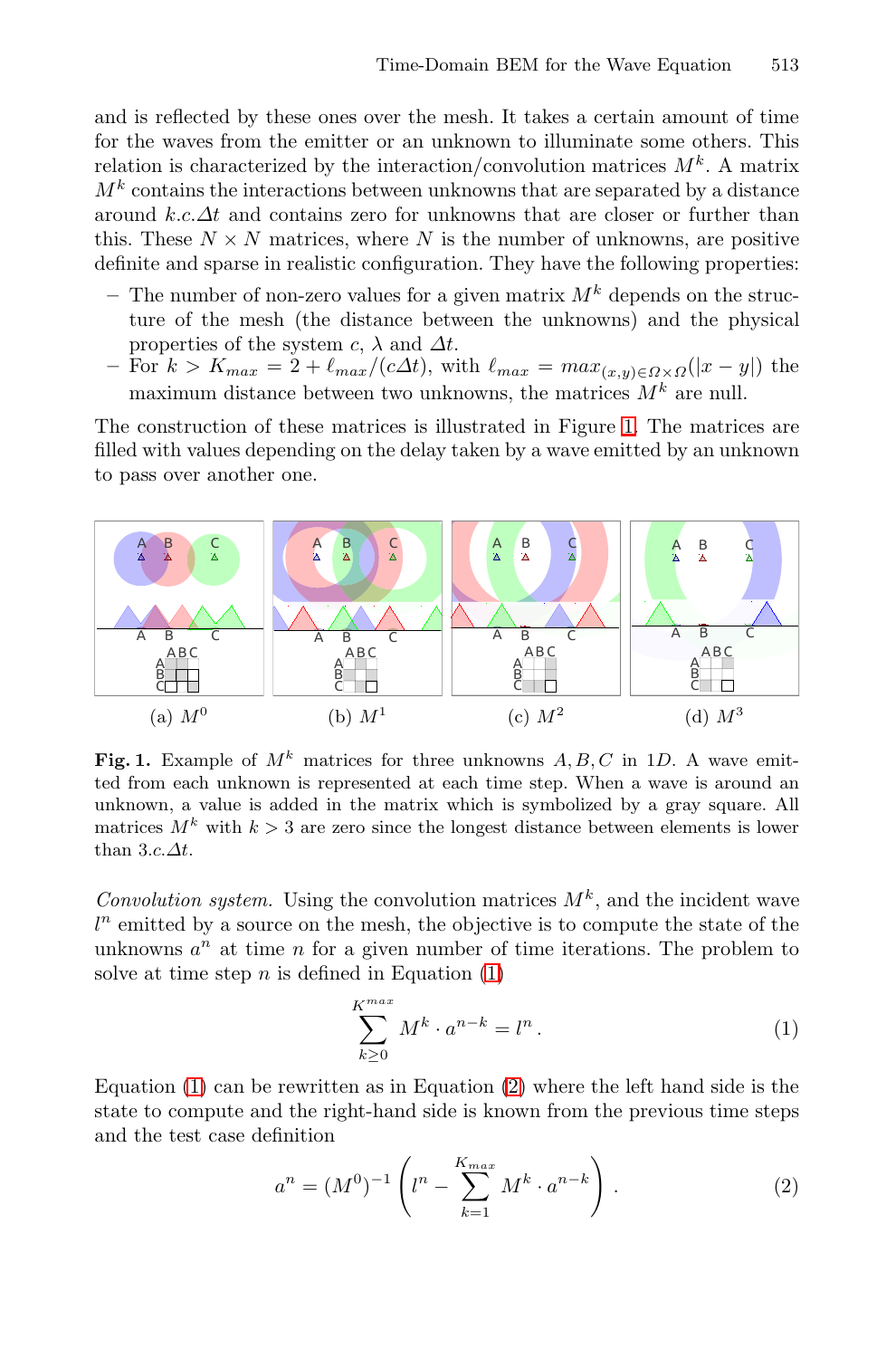*Solution algorithm.* The solution is computed in two steps. In the first step, the past is taken into account using the previous values of  $a^p$  with  $p < n$  and the interaction matrices as shown in Equation (3). The result  $s^n$  is subtracted from the illumination vector, see Equation  $(4)$ 

<span id="page-3-3"></span><span id="page-3-2"></span>
$$
s^n = \sum_{k=1}^{K_{max}} M^k \cdot a^{n-k},\tag{3}
$$

$$
\widetilde{s}^n = l^n - s^n. \tag{4}
$$

In the second step, the state of the system at time step  $n$  is obtained by solving the following linear system where  $\tilde{s}^n$  is the right-hand side

$$
M^0 a^n = \tilde{s}^n. \tag{5}
$$

<span id="page-3-0"></span>The first step is the most expensive part, from a computational standpoint. The solution of Equation (5) is extremely fast, since the matrix  $M^0$  is symmetric, positive definite, sparse and almost diagonal. One can solve it using a sparse direct solver for example.

*Context of the application.* Our application is a layer of an industrial computational work-flow. We concentrate our work on the solution algorithm and we delegate to some black-boxes the generation of the interaction matrices and the direct solver. Moreover, in our simulations the meshes are static and all the interaction matrices and the pre-computation needed by the direct solver are performed once at the beginning. The most costly part of our algorithm is the computation of the right-hand side  $s<sup>n</sup>$ . Our resulting implementation will replace a legacy version developed by Airbus Group Innovation which performs the solution algorithm using SpMV.

# <span id="page-3-1"></span>**3 Summation Algorithm**

## **3.1 Summation Ordering**

We refer to the process of computing  $s^n$  as the su[mm](#page-3-1)ation stage. The summation uses the interaction matrices  $M^k$  and the past values of the unknowns  $a^{n-k}$ . A natural implementation of this computation is to perform  $K_{max}$  independent SpMV. That is implemented with four nested loops. The first loop is over the time step denoted by index  $n$ . The second loop is over the interaction matrices and is controlled by index k in our formulation and goes from 1 to  $K_{max}$ . Finally, the two remaining loops are over the rows and the columns of the matrices and are indexed by  $i$  and  $j$  respectively. The indices  $i$  and  $j$  cover the unknowns and go from 1 to  $N$ . The complete equation is written in Equation  $(6)$  where all indexes  $n, k, i$  and j are visible.

$$
1 \le i \le N, s^n(i) = \sum_{k=1}^{k_{max}} \sum_{j=1}^{N} M^k(i, j) \times a^{n-k}(j)
$$
(6)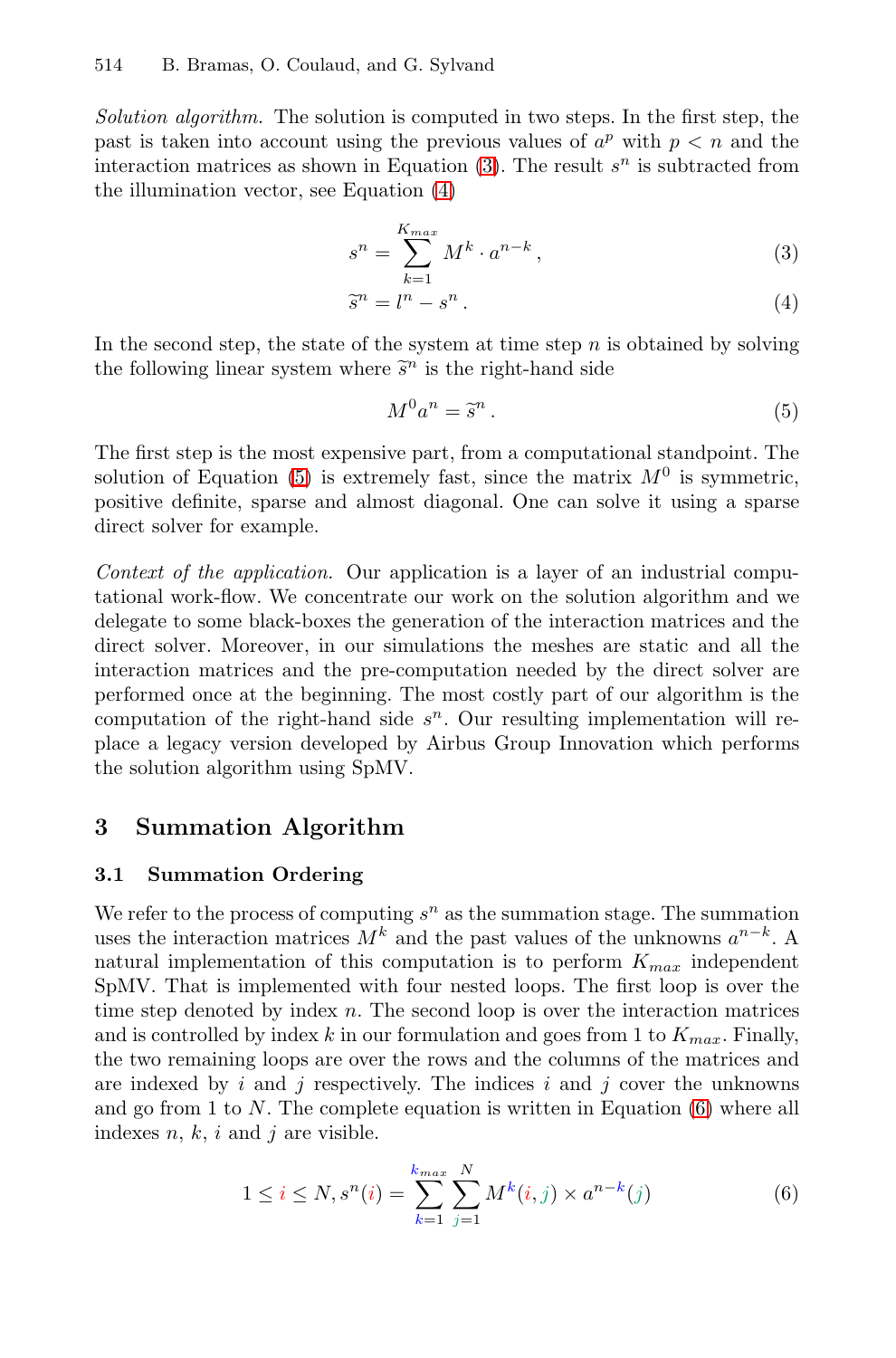<span id="page-4-0"></span>In term of imple[ment](#page-4-0)ation, there is no need to keep the outer loop on index  $k$  and two other orders of summation are possible using  $i$  or  $j$ . The three possibilities are represented in Figure 2 where all interaction matrices  $M^k$  are shown one behind the other and represented as a  $3D$  block. This figure illustrates the three different ways to access the interaction matrices according to the outer loop index. The natural approach using  $k$  is called by front and usually relies on SpMV. We propose to use a different approach called by *slice* using  $j$  as outer loop index. One can see the data access pattern of the interaction matrices in slice which is illustrated by Figure 2c.



**Fig. 2.** Three ways to reorder the computation of  $s^n$  with current time step  $n = 6$ , number of unknowns  $N = 8$  and  $K_{max} = 6$ . For *front* the outer loop is on the different  $M^k$  matrices. For *top* the outer loop is over the row index of  $M^k$  and  $s^k$ . For *slice* the outer loop is over the column index of  $M^k$ .

## **3.2 Slice Structure**

We use the word *slice* to name the data that are used when the outer loop index of the summation is j. A  $Slice<sup>j</sup>$  is composed of the concatenation of each column j of the interaction matrices  $[M^1(*, j) M^2(*, j) ... M^{K_{max}}(*, j)]$ . Therefore, a slice is a sparse matrix of dimension  $(N \times (K_{max} - 1))$ . It has a non-zero value at line i and column k if  $d(i, j) \approx k \cdot c \cdot \Delta t$ , where  $d(i, j)$  is the distance between the unknowns i and j. This definition is induced by the relation  $M^k(i, j) = Slice^{j}(i, k)$ . From the formulation, an interaction matrix represents the interaction between the unknowns for a given time/distance k. Whereas a  $Slice<sup>j</sup>$  represents the interaction that one unknown  $j$  has with others over the time. This provides an important property to the sparse structure of a slice: **the non-zero values are contiguous on each line**. In fact, it takes several iterations for a wave to cross over an unknown. In other words, for a given row  $i$  and column  $j$  all the interaction matrices  $M^k$  that have a non zero value at this position are consecutive in index  $k$ . In the slice format, it means that each slice has one vector per line but each of this vector may start at a different column  $k$ . If it takes  $p$  time steps for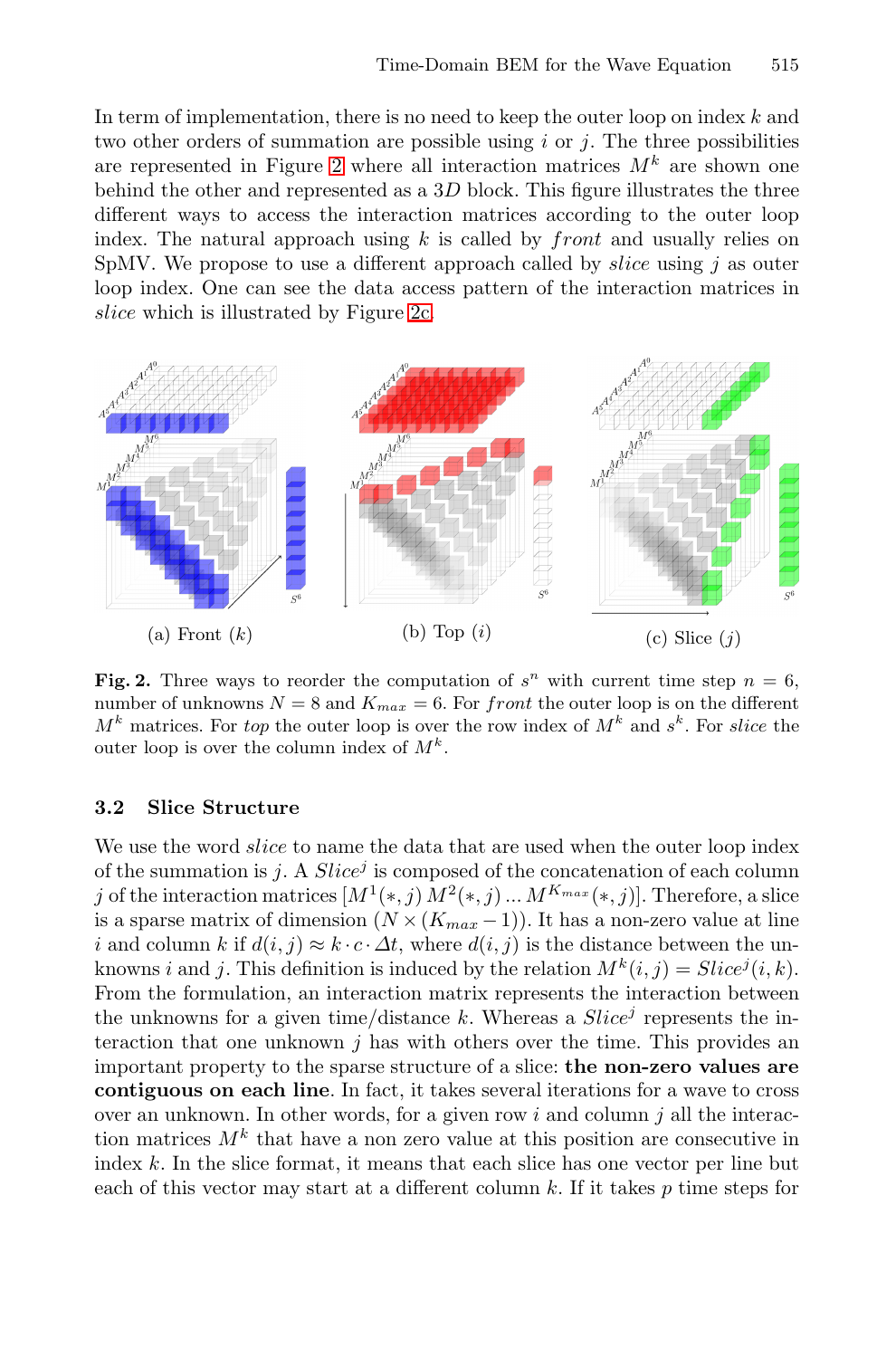the wave from j to cross over i, then  $Slice^{j}(i, k) = M^{k}(i, j) \neq 0, k_{s} \leq k \leq k_{s} + p$ wh[ere](#page-3-1)  $k_s = d(i, j)/(c\Delta t)$ .

## **3.3 Slice Computation**

<span id="page-5-0"></span>The Figure 3a shows a slice and how t[he](#page-5-0) values are contiguous on each line. It is natural to use level 1 BLAS dot-product instead of SpMV in order to take advantage of this particular structure. Therefore, for the entire summation defined in Equation (6), there are  $N \times N$  dot-products to compute s<sup>n</sup> (N dotproducts per slice and N slices). However, the level 1 BLAS functions are memory bound and cannot achieve a high Flop-rate. In fact, for a vector of length  $v$ , we need to load  $2 \nu + 1$  floating point values to perform  $2 \nu$  floating point operations (Flop). In order to increase the ratio of Flop against loaded data, we propose to compute several summation vectors together, see Figure 3b. By computing a group of  $n_g$  vectors  $s^*$ , we can use the matrix-vector product which is a level 2 BLAS operation. However, to compute the summation vector  $s^n$  at time n we need the past results from  $a^{n-1}$  to  $a^{n-K^{max}}$ . When we group, we also work on the future summ[a](#page-3-3)tion  $s^{n+1}$  which r[equ](#page-3-2)ires  $a^n$  to  $a^{n-K^{\overline{m}ax}+1}$ . But  $a^n$  has not been computed yet since it needs  $s<sup>n</sup>$  which is involved in the current process. That is why we need to replace the values of  $a^n$  by zero in the past values matrix. A similar strategy is requested for the other vectors of the group, and the vector  $s^{n+n_g-1}$  has its part of the past matrix starting with  $n_g-1$  zeros. Therefore, the past values matrix has a triangle of zero under the diagonal of the first rows. At time n, the algorithm computes  $N \times N$  matrix-vector products and obtains  $n_q$  summation vectors where only the first one is complete. Like in the original algorithm, a direct solver gives  $a^n$  from  $\tilde{s}^n$  (Equations (4) and (5)). Because the



Fig. 3. Three ways of computing a slice product: (a) using dot-products, (b) by grouping with  $n_g = 4$  and using matrix-vector product and (c) by grouping  $n_g = 4$  and using custom multi-vectors/vector product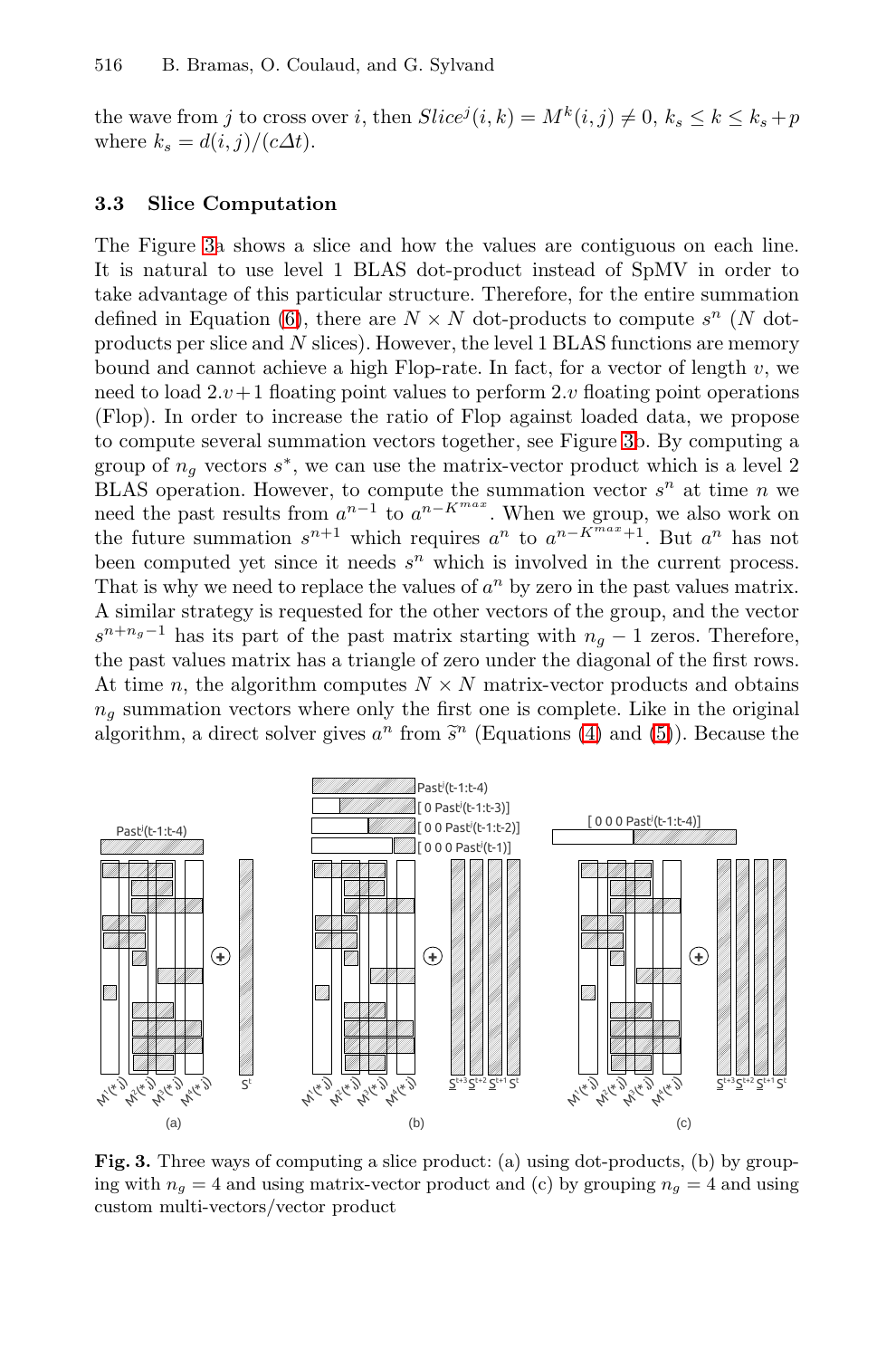values of  $a^n$  were replaced by zeros in the [s](#page-5-0)ummation the algorithm needs to update the incomplete summation vectors. The algorithm computes the action of the current values of  $a^n$  (at time step n) on the partial summation vectors from  $s^{n+1}$  to  $s^{n+n_g-1}$  (corresponding to future [ti](#page-5-0)me steps  $n+1$  to  $n+n_g-1$ ) using SpMV and the  $n_q$  first interaction matrices. This operation is called radiation and it has to be repeated  $n_q$  times at each iteration.

The past matrix which is used in the slice computation using matrix-vector product has a particular structure. Each column is a copy of the previous column shifted by one and padded with zero (as illustrated on Figure 3b). Thus, instead of storing these data in a matrix of size  $n_g \times K^{max}$ , it is possible to use a special vector of size  $n_g + K^{max} - 1$  with the values of  $a^{n-1}$  to  $a^{n-K^{max}}$  at its end and with  $n_q - 1$  zeros at its beginning as shown in Figure 3c. By grouping  $n_q$ vectors and using the special vector, we improve the ratio of Flop against loaded data: for a slice vector of length v, we need to load  $2 \cdot v + 2 \cdot n_q - 1$  floating point values and we can perform  $2 \cdot v \cdot n_q$  Flops. In such configuration we should be able to call an external matrix-vector product with a leading dimension of one for the past matrix. However, most of the BLAS libraries check the validity of the leading dimension and one is not a correct value. Moreover, a general matrix-vector product cannot take completely advantage of the pattern of the special past vector.

That is why we propose an implementation of an optimized operator to perform this operation and we refer to it as the multi-vectors/vector product. In our implementation, we reduce the memory access by re-using the past values, see Algorithm 1 that computes just one row in the set of output vectors  $s^n$ ,  $s^{n+1}$ ,  $\ldots$  s<sup>n+n<sub>g</sub>−1</sup>.

#### **Algorithm 1.** Multi vectors/vector product

```
Data: ng the number of result vectors to compute simultaneously (should be ≥ 2)
function MultiVectorsVector(vec[SIZE V EC], past[SIZE V EC + ng − 1]) : res[ng ]
     register res[n_a] = 0;// We store the first past values (to load them once)
     register buffer[ng-1];
     for idxBuffer = 0 \rightarrow n_g-2 do
      \blacksquare buffer[idxBuffer] = load(past[idxBuffer]);
     end
     // For all values in the vec
for idxVec = 0 → SIZE VEC-1 do
           // Copy the current vec value
           register value = load(vec[idxVec]);for idxRes = 0 \rightarrow n_g - 3 do
                 res[idxRes] += value * buffer[idxRes];
                 // Shift the buffer value for the next idxVec loop
                 buffer[idxRes] = buffer[idxRes+1];end
           res[n_g-2] += value * buffer[n_g-2];
           // Load a new value from the past vector<br>buffer[n_g-2] = load(past[idxVec+n_g]);<br>res[n_g-1] += value * buffer[n_g-2];
     end
     return res
```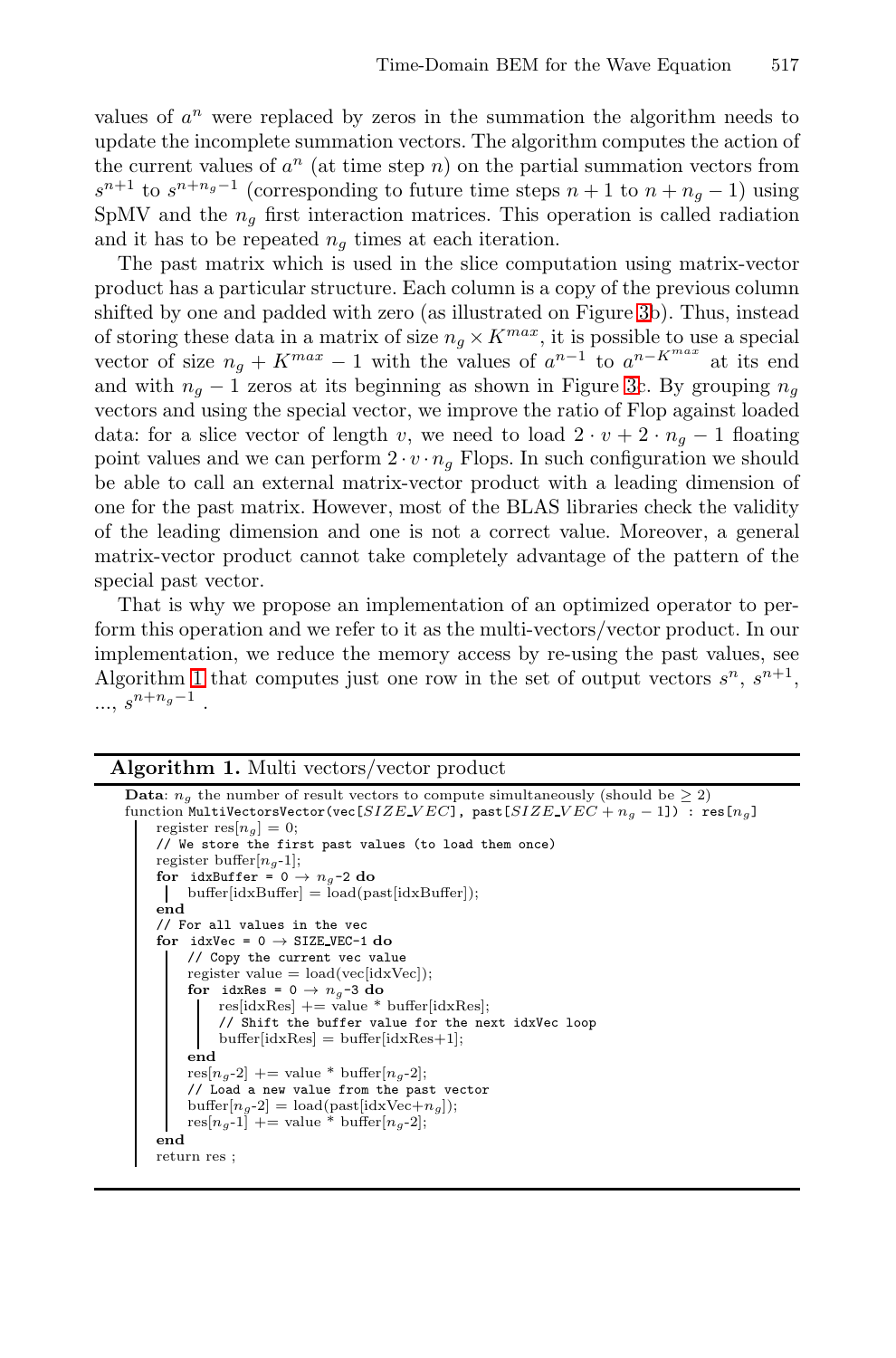## <span id="page-7-0"></span>**4 Parallelization Strategies**

## **4.1 Distributed Memory Parallelization**

The parallelization over distributed memory is realized using Message Passing Interface (MPI) [16] and we name a MP[I p](#page-8-0)rocess a *process*. A slice interval is assigned to each process. This interval from  $j_{start}$  to  $j_{end}$  can be obtained in different ways: for example by dividing the number of  $N$  slices equally or by taking into account the amount of work in each slice. Each process needs to have the past values of the unknowns which match its slice interval. In a first stage, each process computes a part of the summation vectors without communicating with others. Then, all processes synchronize and call a sparse direct method to solve (5) and obtain the current solution  $a^n$ . With a number of threads per process equal to one, this algorithm is detailed in Algorithm 2.

<span id="page-7-1"></span>At [ev](#page-12-3)ery iteration, the result is saved t[o](#page-8-0) disk for later work and it also has to be distributed to let each process have the current result for its interval  $j_{start}$  to jend.

## **4.2 Shared Memory Parallelization**

The straightforward parallelization in shared memory is implemented by splitting the slices computation and the radiation between threads. This is done using OpenMP for pragma [17] and it is detailed in Algorithm 2. If the number of threads per process is 1 and the parallelism relies on MPI only, we refer to the algorithm 2 as the Full-MPI implementation. If the number of threads is larger than 1, we refer to it as the Hybrid-MPI/OpenMP implementation.

# **5 Numerical and Performance Studies**

#### **5.1 Experimental Setup**

*Hardware configuration.* We use [up](#page-12-4) to 32 nodes and each node has the following configuration: 2 Quad-core Nehalem Intel Xeon X5550 at 2.66GHz and 24GB (DDR3) of shared memory.

*Compiler and libraries.* We use the Gcc 4.7.2 compiler and Open-MPI 1.6.5. The compilation flags are -m64 -march=native -O3 -funroll-loops -freorder-blocksand-partition -ftree-vectorize -msse -msse2 -msse3 -mfpmath=sse. The direct solver is a state of the art solver Mumps 4.10.0 [15] which relies on Parmetis 3.2.0 and Scotch 5.1.12b. The calculation is performed in 64 bit arithmetic.

*Test case.* The test case is an airplane composed of 23 962 unknowns shown in Figure 4. The simulation should perform 10 823 time iterations. There are 341 interaction matrices. The total number of non-zero values in the interaction matrices, except  $M^0$ , is  $5.5 \times 10^9$ . For one iteration the total amount of Flops to compute the summation  $s^n$  is around 11 GFlops. If we consider that the direct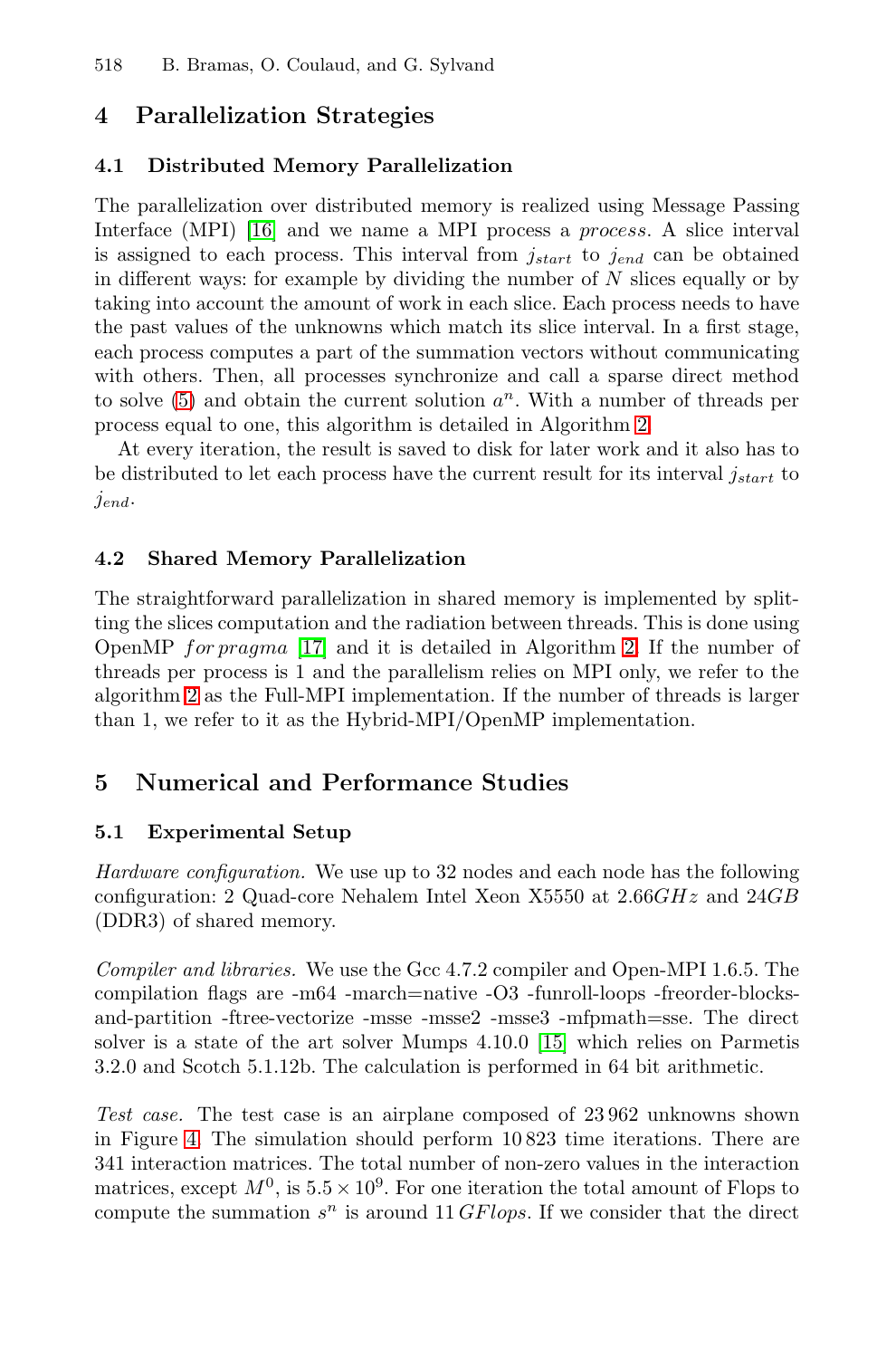**Algorithm 2.** Complete simulation with Hybrid-MPI/OpenMP parallelization



<span id="page-8-0"></span>solver has the cost of a matrix-vector product, the total amount of Flop for the entire simulation is  $130651$  GFlop. Storing all the data of the simulation takes more than 70 GB. Our application can execute out-of-core simulations, but we concentrate our study on in-core executions. We need at least 4 nodes to have the entire test case fitting in memory.



**Fig. 4.** Illustration of the Airplane test case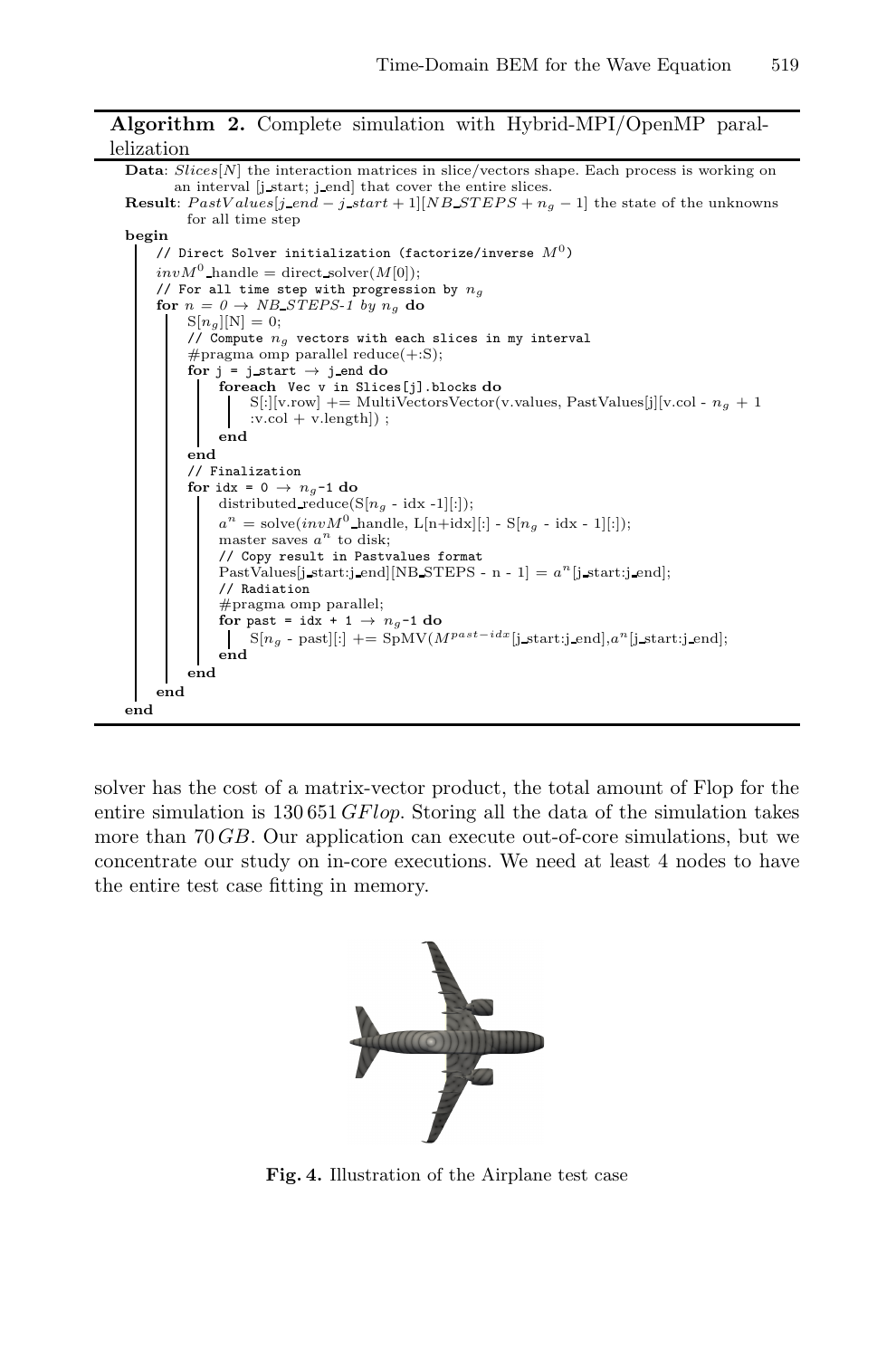*Parallel Efficiency.* Usual parallel efficiency is defined by  $e_n = T_1/(T_p * p)$  where  $T_1$  is the sequential elpased time to execute the simulation and  $T_p$  the elapsed time using p cores. In our case, we use a modified version of the definition because we use at least 4 nodes (to remain in-core) and never execute the simulation sequentially. Using 1 core as a reference would artificially improve efficiency, since we would compare sequential out-of-core computations with parallel incore computations. Hence, we replace the sequential time  $T_1$  by  $T_r$  the time taken by the lowest num[ber](#page-3-1) of cores which gives the new efficiency formula  $\widetilde{e}_n = (r * T_r)/(T_p * p)$  where r is the number of cores for the time reference.

## **5.2 Multi-vectors/Vector Product**

We compare three implementations of the multi-vectors/vector product. We choose to have  $n_q = 8$  as it is enough to by-pass the memory bandwidth limitation without paying too much extra cost in the radiation stage. The first implementation comes out of the Equation (6) and is implemented in C. Some important compilation flags are used in order to enable loop unrolling and the use of SSE instructions by the compiler. This is referred to as the Compiler Version implementation. The second version is written in C and comes out of the Algorithm 1. It is written with intrinsic SSE functions proposed by the compiler and SSE data types  $(-m128d)$ . We refer to it as the SSE-Intrinsic implementation. We have analyzed the assembly cod[e th](#page-10-0)e compiler has generated and we have considere[d th](#page-10-0)at it is not optimal for both implementations. Thus, we have developed a third implementation in asm64 assembly to maximize the data re-use. With  $n_q = 8$  it is possible to use all 16 SSE registers in order to read each value only once from the main memory. We refer to it as the SSE-Asm implementation. Figure 5 shows the Flop-rate for all three operators for different lengths of vector v. The two SSE based implementations are close but the SSE-Asm can achieve a slightly higher Flop-rate for large vectors. Both implementations suffer from small cache effects for  $N_r = 1000$  and  $v = 100$  (Figure 5a) and for  $N_r = 20000$ ,  $v = 25$  and  $v = 80$  (Figure 5b). However, the length of the vectors of the slices in real test cases depends on  $\Delta t$  the time step, and the size of the elements on the mesh. In the airplane test case, each vector has a length between 1 and 15 and the average length is 9.5. In this configuration, the SSE-Asm implementation achieves  $3.9 \text{GF} \text{loop}/s$  per core (Compiler Version achieves 1.7  $\text{GF} \text{loop}/s$ ) for a peak performance of 10.64 GFlop/s.

## **5.3 Scalability**

We compare the Full-MPI and the Hybrid-MPI/OpenMP implementations to compute the airplane test case. We use 4 to 32 nodes and 8 cores per node. In Figure 6 we give the total execution time and the parallel efficiency. The efficiency is worthy for both implementations but in terms of execution time, the Full-MPI is better. Even if the number of processes involved in the global communications becomes larger because there are 8 MPI processes on each node, there is no advantage to reduce this number by having one process per node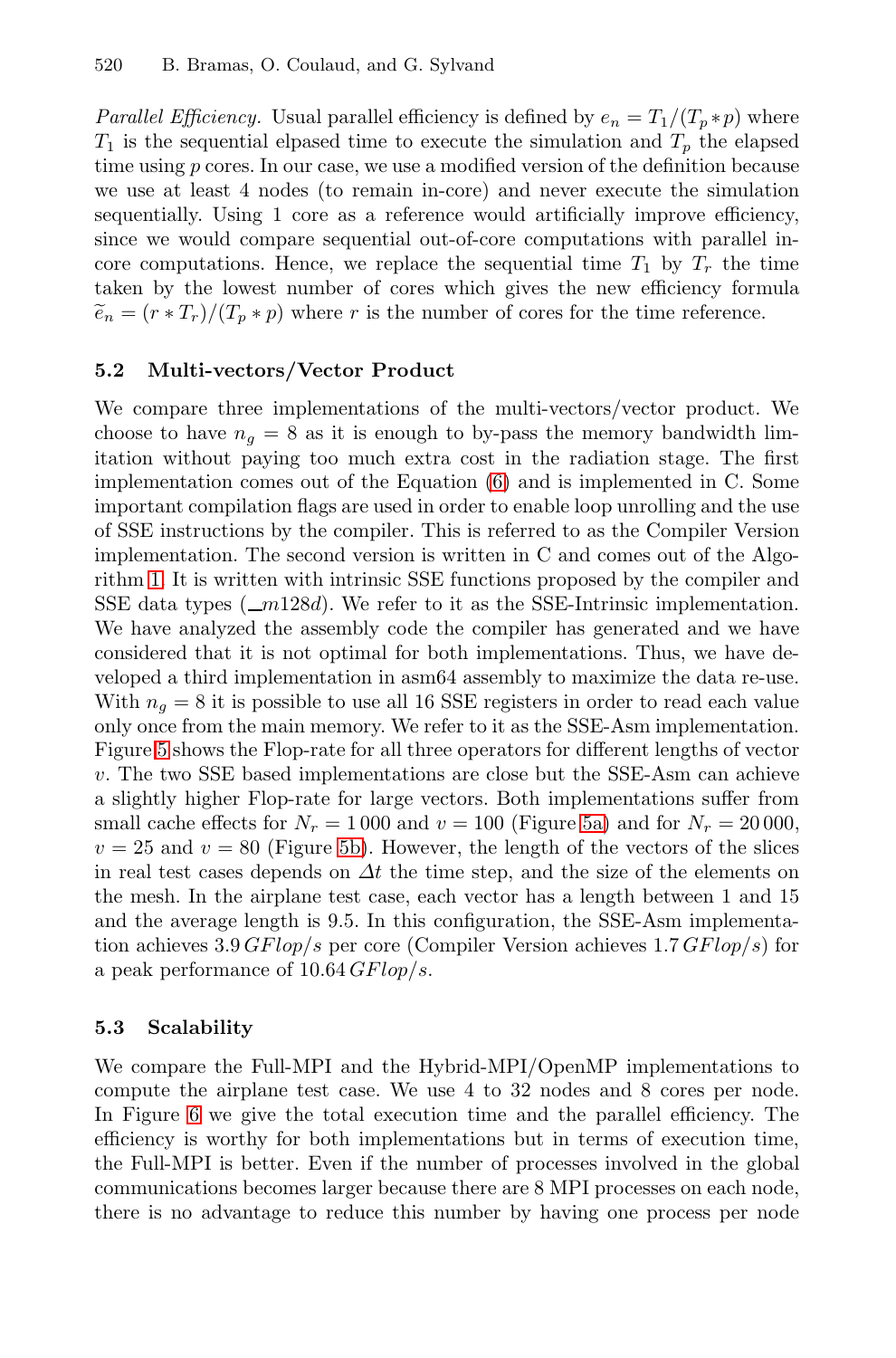<span id="page-10-0"></span>![](_page_10_Figure_1.jpeg)

(a) Number of rows in slices  $N_r =$  $N_r =$ 1 000 (b) Number of rows in slices  $N_r = 20000$ 

**Fig. 5.** Performance evaluation in  $GFlop/s$  for the multi-vectors/vector slice computation code for three implementation methods with  $n_q = 8$ . The test cases are slices of dimension  $N_r \times v$ .

and intra-node parallelism using threads. Figure 7 gives the percentages of time taken by the different operations. The time spent for the summation decreases as the number of nodes increases for both implementations. However, we can see that the Hybrid-MPI/OpenMP implementation exhibits more idle time than the Full-MPI when the number of nodes increases. In the Hybrid-MPI/OpenMP implementation some parts of the code are sequential, the threads share data, they parallelize small operations like the radiation for instance and the work is balanced statically between threads. In consequence, there are less MPI-processes in the Hybrid-MPI/OpenMP implementation but the threads are less balanced and they have to wait longer in the synchronization/reduction points.

![](_page_10_Figure_5.jpeg)

**Fig. 6.** Execution time and parallel efficiency of the airplane simulation for the Full-MPI and the Hybrid-MPI/OpenMP implementations using 4 to 32 nodes, 8 CPU per node and  $n_q = 8$ 

The previous application used by Airbus Group takes 13 500 seconds to compute the airplane simulation on 6 nodes. The new version presented in this paper takes only 1 200 seconds, which is around 10 times faster.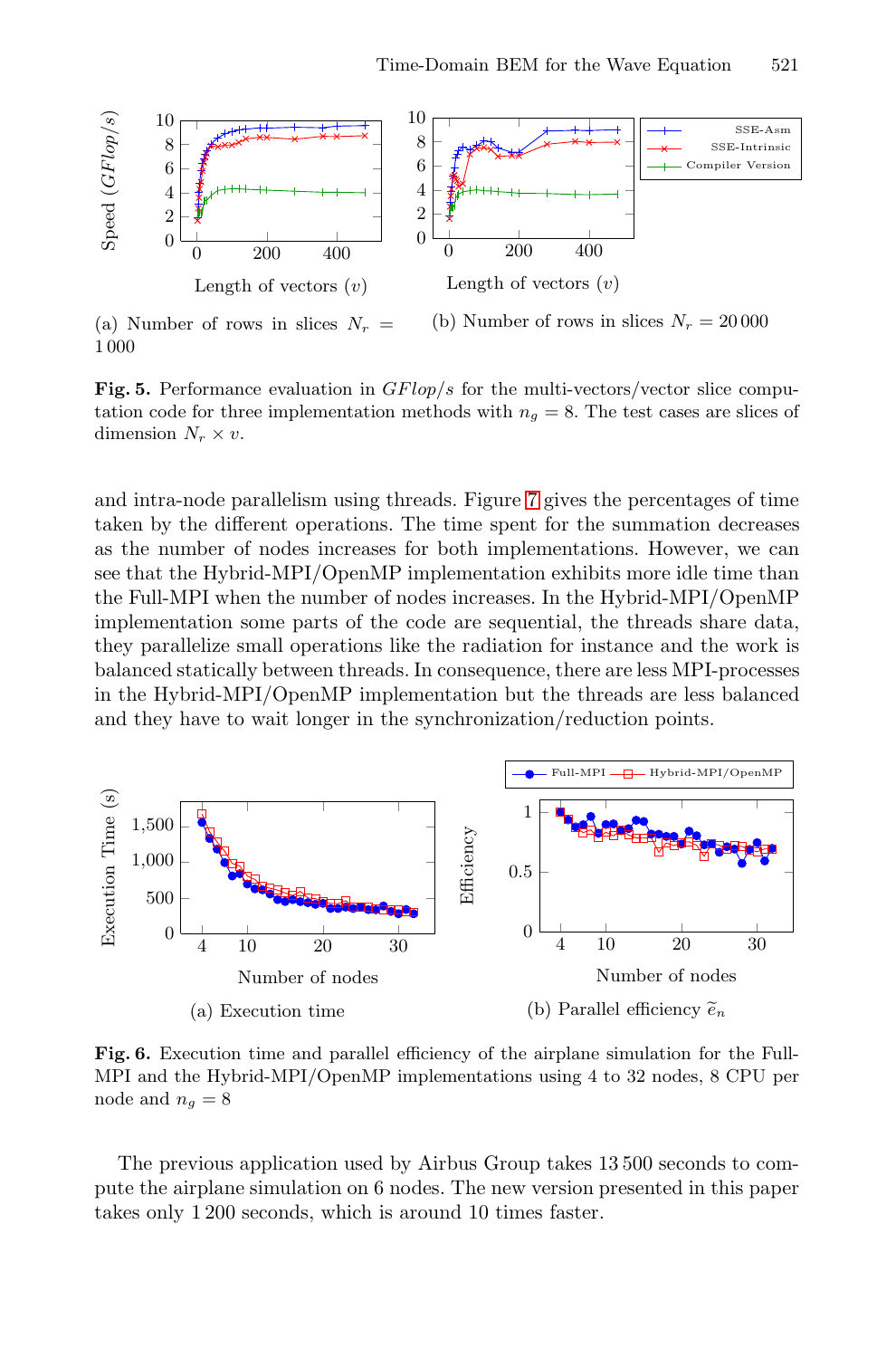<span id="page-11-1"></span>![](_page_11_Figure_1.jpeg)

**Fig. 7.** Percentage of the time taken for the different operations to compute the airplane simulation for the Full-MPI and the Hybrid-MPI/OpenMP implementations using 4 to 32 nodes, 8 CPU per node and  $n_q = 8$ 

## **6 Conclusion**

<span id="page-11-0"></span>We have presented a new parallelization and efficient implementation of a TD-BEM solver. We showed that the method scales efficiently and how the reordering of the computation leads to a good Flop-rate despite the sparse structure of the data. Moreover, our current application has a speedup of 10 against the previous implementation. In future work, we intend to compute larger simulations and in the longer term to use accelerators. We intend to investigate how a Slice product can be performed efficiently on accelerators using the abundant research that has been developed for the SpMV.

**Acknowledgement.** Experiments presented in this paper were carried out using the PLAFRIM experimental test bed. This work is supported by the Airbus Group Innovations, Inria and Conseil Régional d'Aquitaine initiative.

# **References**

- 1. Liu, Y.J., Mukherjee, S., Nishimura, N., Schanz, M., Ye, W., Sutradhar, A., Pan, E., Dumont, N.A., Frangi, A., Saez, A.: Recent advances and emerging applications [of the boundary element method. ASME Applied M](http://imacs.xtec.polytechnique.fr/Reports/sonate-parallel.pdf)echanics Review 64(5), 138 (2011)
- 2. I. Terrasse, Résolution mathématique et numérique des équations de Maxwell instationnaires par une méthode de potentiels retardés, PhD dissertation, Ecole Polytechnique Palaiseau France (1993)
- 3. Abboud, T., Pallud, M., Teissedre, C.: SONATE: A Parallel Code for Acoustics Nonlinear oscillations and boundary-value problems for Hamiltonian systems, Technical report (1982),

http://imacs.xtec.polytechnique.fr/Reports/sonate-parallel.pdf

4. Hu, F.Q.: An efficient solution of time domain boundary integral equations for acoustic scattering and its acceleration by Graphics Processing Units. In: 19th AIAA/CEAS Aeroacoustics Conference, ch. (2013), doi:10.2514/6.2013-2018